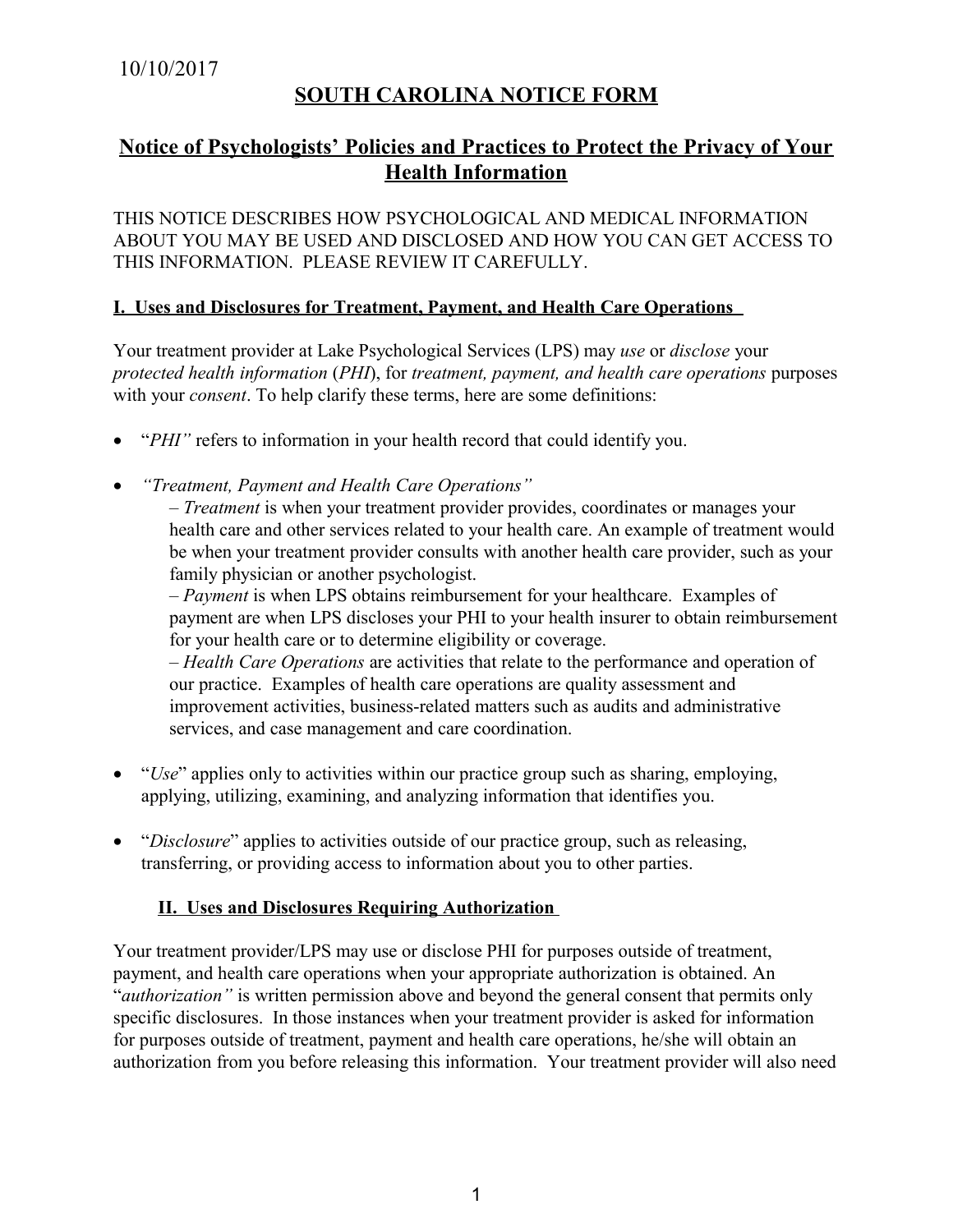to obtain an authorization before releasing your psychotherapy notes. *"Psychotherapy notes"* are notes your treatment provider have made about your conversation during a private, group, joint, or family counseling session, which your treatment provider has kept separate from the rest of your medical record. These notes are given a greater degree of protection than PHI.

You may revoke all such authorizations (of PHI or psychotherapy notes) at any time, provided each revocation is in writing. You may not revoke an authorization to the extent that (1) your treatment provider has relied on that authorization; or (2) if the authorization was obtained as a condition of obtaining insurance coverage, and the law provides the insurer the right to contest the claim under the policy.

## **III. Uses and Disclosures with Neither Consent nor Authorization**

Your treatment provider may use or disclose PHI without your consent or authorization in the following circumstances:

- **Child Abuse:** When in your treatment provider's professional capacity, he/she has received information which gives him/her reason to believe that a child's physical or mental health or welfare has been or may be adversely affected by abuse or neglect, your treatment provider must report such to the county Department of Social Services, or to a law enforcement agency in the county where the child resides or is found. If your treatment provider has received information in his/her professional capacity which gives him/her reason to believe that a child's physical or mental health or welfare has been or may be adversely affected by acts or omissions that would be child abuse or neglect if committed by a parent, guardian, or other person responsible for the child's welfare, but your treatment provider believes that the act or omission was committed by a person other than the parent, guardian, or other person responsible for the child's welfare, your treatment provider must make a report to the appropriate law enforcement agency.
- **Adult and Domestic Abuse:** If your treatment provider has reason to believe that a vulnerable adult has been or is likely to be abused, neglected, or exploited, he/she must report the incident within 24 hours or the next business day to the Adult Protective Services Program. Your treatment provider may also report directly to law enforcement personnel.
- **Health Oversight:** The South Carolina Board of Examiners in Psychology has the power, if necessary, to subpoena psychologists' records. We are then required to submit to them those records relevant to their inquiry.
- **Judicial or administrative proceedings:** If you are involved in a court proceeding and a request is made about the professional services your treatment provider provided you or the records thereof, such information is privileged under state law, and we will not release information without your written consent or a court order. The privilege does not apply when you are being evaluated for a third party or where the evaluation is court ordered. You will be informed in advance if this is the case.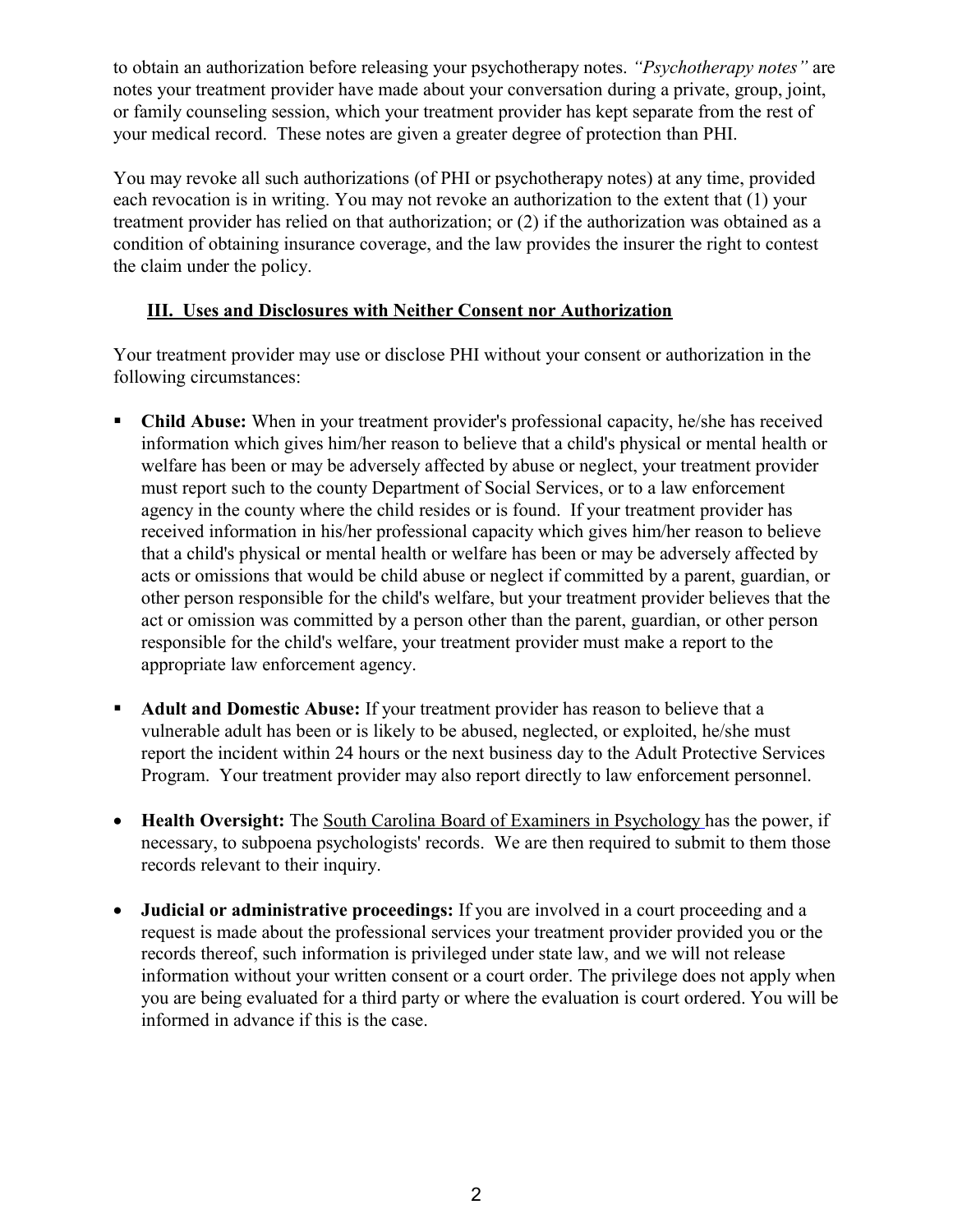- **Serious Threat to Health or Safety:** If you communicate to your treatment provider the intention to commit a crime or harm yourself, he/she may disclose confidential information when he/she judges that disclosure is necessary to protect against a clear and substantial risk of imminent serious harm being inflicted by you on yourself or another person. In this situation, your treatment provider must limit disclosure of the otherwise confidential information to only those persons and only that content which would be consistent with the standards of the profession in addressing such problems.
- **Workers' Compensation:** If you file a workers' compensation claim, your treatment provider is required by law to provide all existing information compiled by him/her pertaining to the claim to your employer, the insurance carrier, their attorneys, the South Carolina Worker's Compensation Commission, or you.

There may be additional disclosures of PHI that we are required or permitted by law to make without your consent or authorization, however the disclosures listed above are the most common.

## **IV. Patient's Rights and Psychologist's Duties**

## **Patient's Rights:**

- *Right to Request Restrictions* You have the right to request restrictions on certain uses and disclosures of protected health information about you. However, your treatment provider is not required to agree to a restriction you request.
- *Right to Receive Confidential Communications by Alternative Means and at Alternative Locations* – You have the right to request and receive confidential communications of PHI by alternative means and at alternative locations. (For example, you may not want a family member to know that you are seeing a psychologist. Upon your request, we will send your bills to another address.)
- *Right to Inspect and Copy* You have the right to inspect or obtain a copy (or both) of PHI in our mental health and billing records used to make decisions about you for as long as the PHI is maintained in the record. Your treatment provider may deny your access to PHI under certain circumstances, but in some cases you may have this decision reviewed. On your request, your treatment provider will discuss with you the details of the request and denial process.
- *Right to Amend* You have the right to request an amendment of PHI for as long as the PHI is maintained in the record. Your treatment provider may deny your request. On your request, your treatment provider will discuss with you the details of the amendment process.
- *Right to an Accounting* You generally have the right to receive an accounting of disclosures of PHI regarding you. On your request, your treatment provider will discuss with you the details of the accounting process.